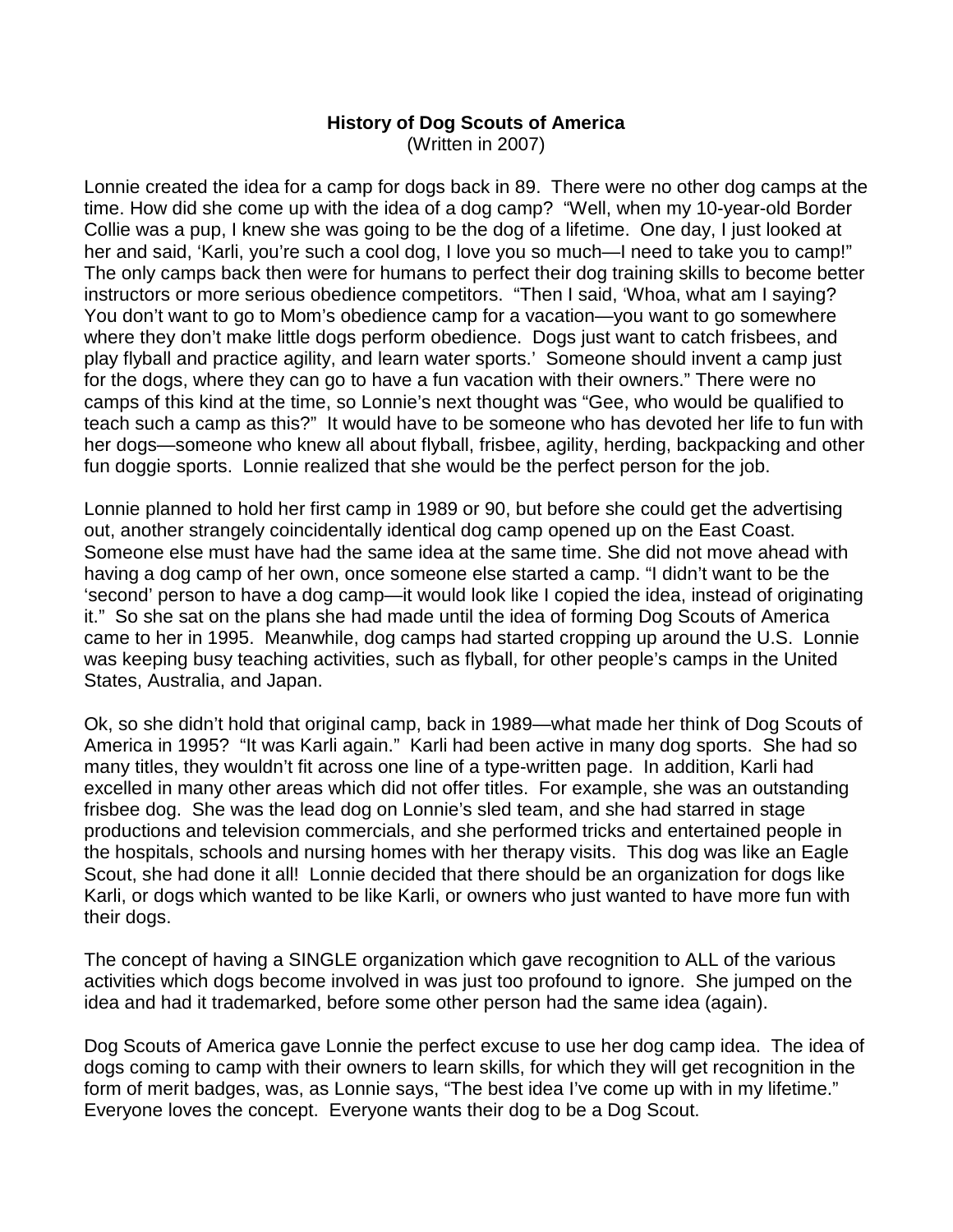The camps have grown from an attendance of 14 the first year, to 21 the second to 80 the third year. We anticipate over 200 in the coming year. Lonnie was so discouraged by the low enrollment the first year, she had to decide whether to go ahead with the camp and take a loss, or cancel it. She chose to go with it. She said, "If I cancel it before we get started, I'll never have a Dog Scout Camp." It turned out to be a wise decision.

The Dog Scout Camp is big news. It has been covered on all of the local television stations and newspapers all over the country, as well as the cable network (CNN, Discovery Channel, and CBC), national publications (The Wall Street Journal, Chicago Tribune, Dog World, Dog Fancy, Dog Gone, Off Lead), books, and the internet. Dog Scouts have their own web page, but the camp is publicized on several other web sites, also.

Dogs of all breeds, sizes, and skill levels attend the camp. It is the aim of Dog Scouts of America to make all kinds of training and sports activities available to every dog who wants to try them. Dog Scouts of America tries to squash breed discrimination, and provides downsized materials (like miniature carts, tiny backpacks, and smaller equipment) so that the smaller breeds can participate in everything from Water Rescue (which was developed as a Newfie activity) to backpacking, which is a sport previously "reserved" for the larger breeds.

Some of the activities which have been offered at camp for the dogs are: Backpacking, Water Rescue Training, Agility, Flyball, Search and Rescue, Carting, Herding, Frisbee Catching, Freestyle Obedience, Sledding, IMPROV Obedience, Scent Discrimination, Sporting Retriever Training, Tracking, Naked Dog Obedience and The Art of Shaping. Coming years'activities include Weight Pull, Freestyle Obedience, Flygility, Scent Hurdle Racing, Triathadog, Frisbee Freestyle, and Lure Coursing.

In addition to the merit badge activities, there are lecture classes, demonstrations and videos presented on such topics as canine massage, nutrition, conditioning your dog for athletic activities, preventing dog aggression, herbal remedies, spinning and knitting with dog hair, service dog training, starting a therapy dog group, emergency first aid for dogs, microchipping, preparing for the CGC test, grooming, Tellington Touch, the behavior of wolves and wolfhybrids, and other informational subjects.

We also have craft-making at camp. Each camper gets a 5 x 7 portrait of himself or herself with the dog, and are given an acrylic frame to decorate in any way they choose, with found objects from the forest floor, items from camp, paint, sculpey clay, or whatever. In addition, we have other craft-making sessions available, such as origami paper folding, making a paw-print Christmas tree decoration or paperweight, dog treat baking, and dog jewelry making. This year's camp will feature an agility jump building class. We also teach the dogs to paint. This activity was developed by the staff of Dog Scouts of America and offered exclusively at Dog Scout Camp. The dogs and handlers create beautiful pictures together (the dog has to do all of the painting— the owner just holds the easel). Then, they are put into an art contest, and voted on for such things as most texture, best theme, brightest colors, proudest parent, most creative technique (not all of the dogs apply the paint with their paws), and best overall painting.

Lonnie says "My life revolves around my dogs. I try to let them learn as many new things as possible." Over the years, this has given Lonnie quite a lot of experience. She would be well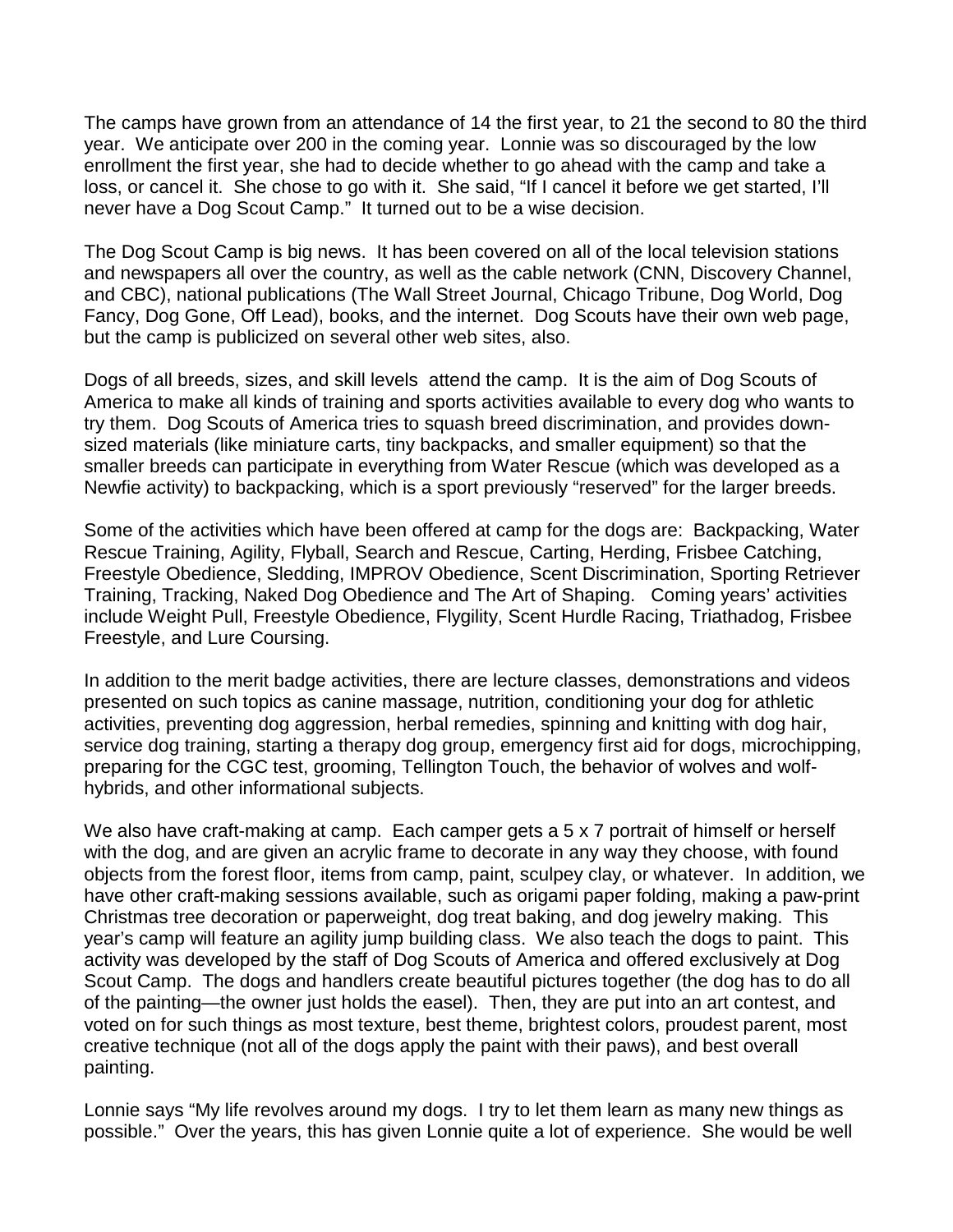qualified to teach many of the activities offered at camp. She prefers instead to hire instructors from elsewhere, so that she can be a student instead of a teacher. She says, "I really had selfish motives for developing the camp—I wanted to learn lots of new things with my dogs and get new perspectives on the things I already do with my dogs. I am a perpetual student."

After our second year, the Dog Scout Scoop newsletter was created. Along with it came DSA memberships for the owners. "Only the dogs can become Dog Scouts,"said Lonnie. The people needed some way of becoming affiliated with the organization, even if they could never make it to a Dog Scout Camp. So many people liked the whole Dog Scout concept, they wanted to become part of it, and show their support.

The third year was the first year Dog Scouts offered a scholarship to camp. We identified a dog which had a lot of physical problems and setbacks, all of which have taken their toll on the owner's bankbook. The dog was diagnosed with cancer, and the owner felt that she and her husband wanted to let him experience a vacation at Dog Scout Camp, while he could still enjoy it. The radiation therapy had robbed them of their vacation money, though. So Dog Scouts sought out funding for this dog to be able to attend camp free of charge. Each year now, we try to identify a person and dog to receive our memorial Scholarship. The scholarship fund is named in honor of a different dog each year— a Dog Scout which has passed away in the previous year.

In 1999, we started developing scout troops around the country, where members and scouts can get together and have educational programs between camps, and attend outings without travelling to Michigan. The troops promote responsible dog ownership and training using positive methods. We want to make the public more aware of the potential dogs have for enriching our lives and becoming valuable members of the community. The troops will help us reach out to communities all across America.

In 2000, we implemented our Honor Scout program and Community Service award. This is to promote public awareness and community education to create more responsible dog owners. Owners get points towards their merit badge for becoming involved in public education or community service. People whose dogs are not scouts yet can earn a certificate instead of a merit badge.

Why do campers enjoy the Dog Scout Camp so much? Well, it's the best bargain in town—at only \$650. For 6 days of fun and adventure, that includes your lodging, meals and training instruction. Merit badges, bandanas and I.D. cards are also included. The other plus for dog owners is that the dogs can have as much freedom as their good behavior warrants. A dog which responds immediately to verbal cues can pretty much have the run of the place, as long as he keeps his owner in sight and under control! A dog with an attitude wears a special "dog with an attitude" bandana, and is kept under more strict control by the owner. Dogs are allowed everywhere in the camp, and this is a big switch from the usual, "anti-dog"rules and laws which govern our dogs'existence in parks, swimming areas, and other public places.

The Dog Scouts have their own motto: Let us learn new things, that we may become more helpful. And the owners have a motto of their own: Our dogs' lives are much shorter than our own— let's help them enjoy their time with us as much as we can.